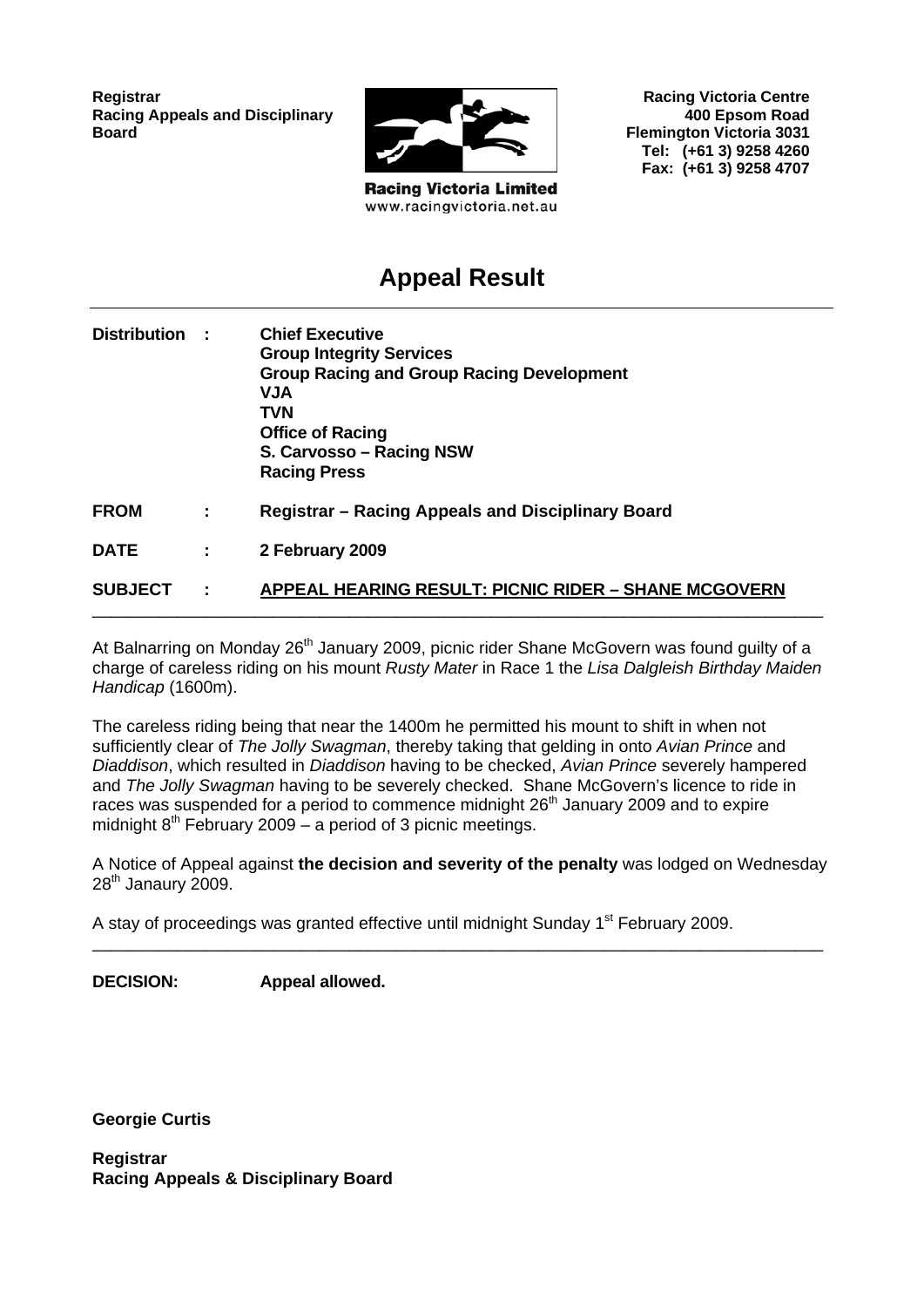# **TRANSCRIPT OF PROCEEDINGS**

# **RACING APPEALS AND DISCIPLINARY BOARD**

\_\_\_\_\_\_\_\_\_\_\_\_\_\_\_\_\_\_\_\_\_\_\_\_\_\_\_\_\_\_\_\_\_\_\_\_\_\_\_\_\_\_\_\_\_\_\_\_\_\_\_\_\_\_\_\_\_\_\_\_\_\_\_

# **HIS HONOUR JUDGE R.P.L. LEWIS, Chairman MR M. MURPHY MR G. WARD**

#### **EXTRACT OF PROCEEDINGS**

**DECISION** 

# **IN THE MATTER OF THE LISA DALGLEISH BIRTHDAY HANDICAP OVER 1600 METRES**

**JOCKEY: SHANE McGOVERN** 

# **MELBOURNE**

#### **MONDAY, 2 FEBRUARY 2009**

MRS J. McSWAIN appeared on behalf of the Stewards

MR D. O'KEEFFE appeared on behalf of the Appellant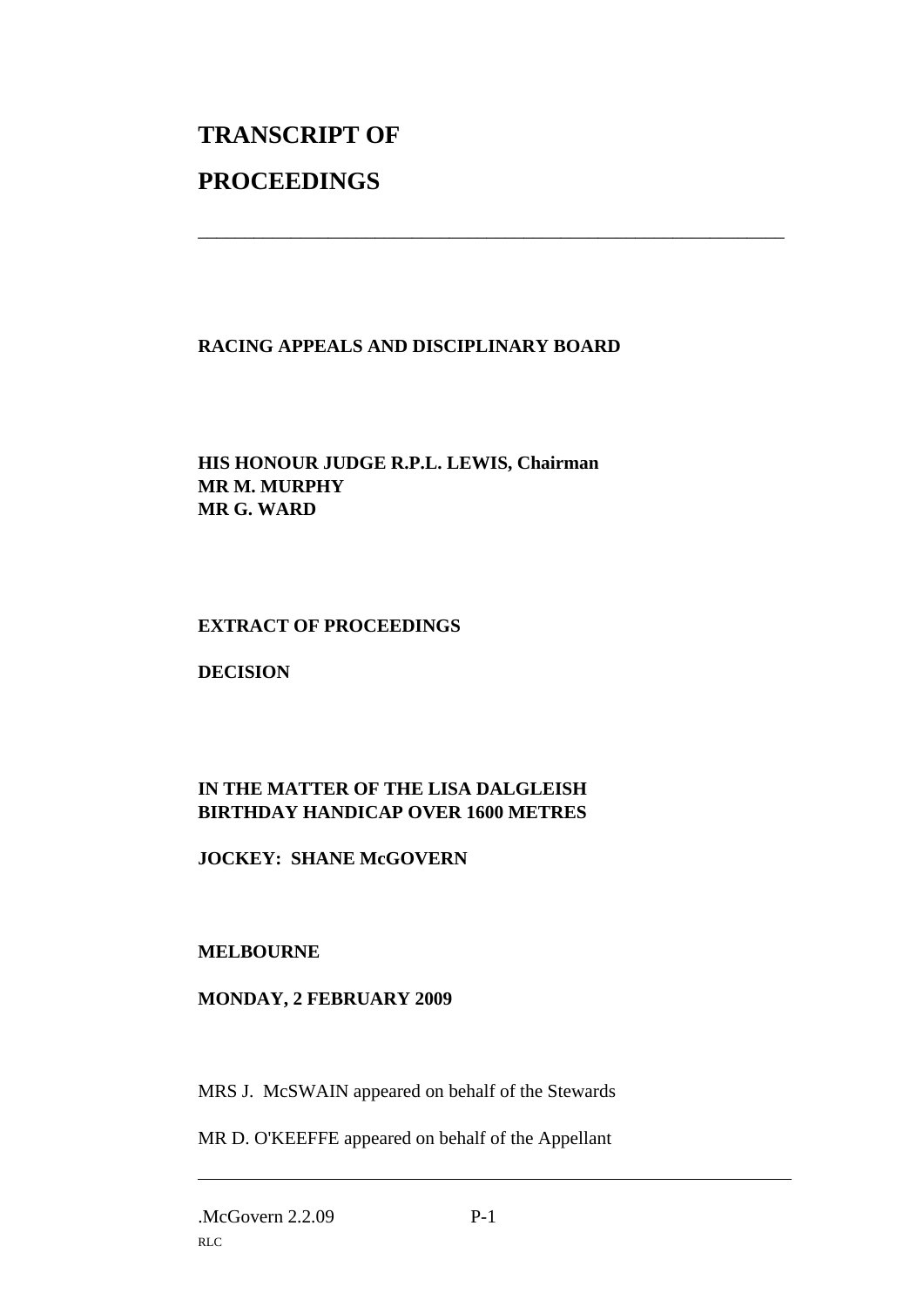CHAIRMAN: During the course of this appeal, the respective cases by the stewards and the defence have been well revealed and I do not intend to repeat what is already obvious. What this case comes down to is the question of whether the Board is satisfied on the balance of probabilities that Mr McGovern was guilty of careless riding.

As indicated, the Board receives very little looking at the film which is not the fault of the stewards, since it was the only film available on the day. It was a side-on view and really does not help the Board much at all. What the case comes down to in the end is what the Board makes of the evidence of Mr Douglas and the evidence of Mr Kirkpatrick.

Mr Kirkpatrick was in a position, probably the best position of a rider, to indicate or reveal what was going on up ahead of him. He said he was three or four lengths back and he was obviously three off the fence, right behind Mr Douglas's mount and in an excellent position to see what Mr McGovern was doing in relation to his mount. Mr Douglas's evidence is clear that Mr McGovern's horse was perhaps hanging a little, but not to any great extent, and that he could have pulled his horse off or ridden forward without much difficulty, thereby avoiding the interference. Mr McGovern's case is of course that his horse was hanging badly and he called Mr Kirkpatrick in support of that position. Mr Kirkpatrick did support Mr McGovern's statement that his horse was hanging very badly and that he was trying to hold his horse out, but to no avail, and that Mr Douglas kicked his horse up at or about that time.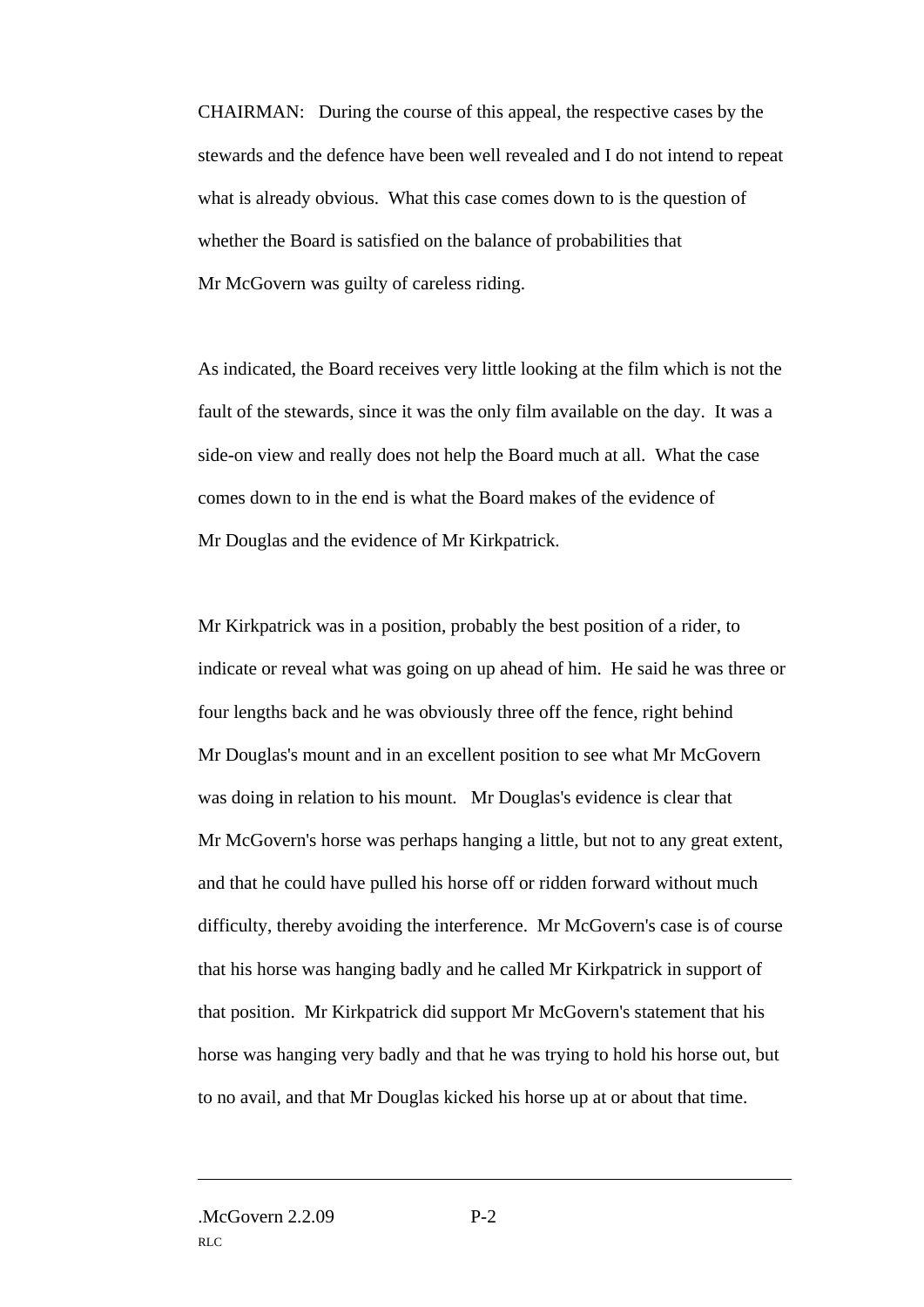The Board is left in a position where it has to make a decision as to whether it prefers the evidence of one rider against the other. Mrs McSwain elected not to cross-examine Mr Kirkpatrick and therefore his statement was not challenged, nor was his credibility challenged. Since his credibility was not challenged, nor his statement was challenged, the Board is left in the situation where it cannot make up its mind one way or the other as to whether it accepts the evidence of Mr Douglas or Mr Kirkpatrick. That being the case, the burden of proof, whilst being on the stewards, has not been satisfied, in that the required standard is for the Board to be satisfied that it is more probable than not that Mr McGovern was responsible in a careless way. The Board, because of the evidence tendered before it, is not in a position to come to that view and therefore the appeal must be allowed.

I would say this: that the Board is disturbed about a situation which has arisen in some of these picnic races. Had there been a catastrophic fall which could easily have occurred here and riders terribly injured, winding up as paraplegic or brain damaged, and this case had gone on, that would have left the Board in a terrible situation of having to decide whether there was carelessness or not if the same sort of evidence had been presented and there had been catastrophic falls. The racing public would have been entitled to ask the question: what is going on? It seems to the Board that if you are going to have racing at these picnic meetings that safety is still a paramount consideration and whether it is a picnic race or a race at Flemington, the stewards' tower should have been manned at the very least and head-on views or rear views from films should have been provided to the Board. Had that been done, the issue may have